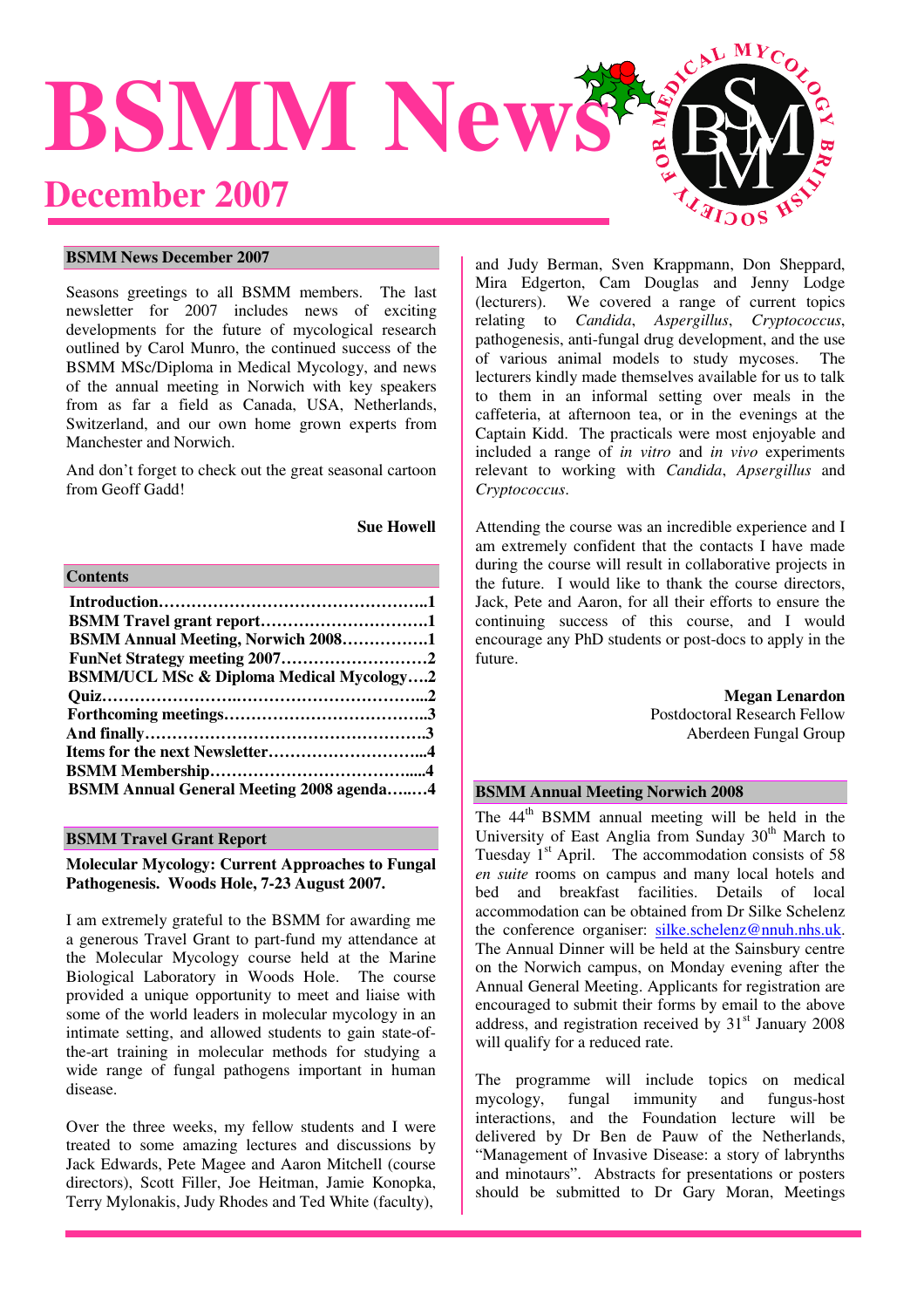

Secretary at  $g$ pmoran@dental.tcd.ie by 31<sup>st</sup> January 2008.

Following the same format as last year, the UKCMN meeting will take place on the Tuesday afternoon after the close of the BSMM meeting.

#### **Silke Schelenz**

## **FunNet Strategy meeting 2007**

A Fungal pathogens Networking (FunNet) meeting was held in Gosau, Austria in September. Representatives of consortia funded by the European Commission met to share their visions of the future of medical mycology research in Europe and discuss strategies to make those visions become a reality. With nine different consortia (see websites listed below for further information) there is a need to co-ordinate activities and a great potential exists for networking in order to nurture further cooperation between consortia. This strategy meeting was planned and organised by Karl Kuchler (Medical University of Vienna) and follows a White Paper on Fungal Pathogens, which was written in 2006 by Alistair Brown (Aberdeen University). A short report written by Bernhard Hube (Hans Knoell Institute, Jena, Germany) and other participants that summarises the major conclusions of the FunNet 2007 meeting is available at the BSMM website. An updated White Paper is planned for the spring of next year and will be posted on the consortia web sites.

| <b>FunPath</b>          | http://www.pathogenomics-<br>era.net/projects                     |
|-------------------------|-------------------------------------------------------------------|
| <b>CanTrain</b>         | http://www.cantrain.be                                            |
| <b>Galar Fungail II</b> | http://www.galarfungail.org                                       |
| FungWall                | http://www.fungwall.org                                           |
| <b>EURESFUN</b>         | http://www.chuv.ch/imul/euresfun                                  |
| Glycoshield             | http://www.pathogenomics-                                         |
| <b>KinCan</b>           | era.net/projects<br>http://www.pathogenomics-<br>era.net/projects |
| <b>Manasp</b>           | http://www.manasp.org                                             |
| SignalPath              | http://cogeme.ex.ac.uk/signalpath/                                |

**Carol Munro** 

**The BSMM/UCL MSc and Diploma in Medical Mycology** 

The first students graduated from the course this year and we are pleased to report that all passed their final exams, and their project work and assignments were well reviewed by the external examiners.

This year, the course has been opened up to overseas students and we have had considerable interest from around the world. Twelve students joined the course this year and seven are from outside the UK. We wish them all well and hope that this development will help foster good relationships between the BSMM and other national mycological societies, which will be involved as part of the supervisory process. There is clearly an interest in laboratory standards, quality assurance and training in other countries and the course was discussed at the recent Trends in Medical Mycology meeting in Turin last month as a means of supporting these processes.

University College London has been ranked as one of the top ten universities in the world this year and so we are delighted that the course is hosted in such a celebrated institution, with all of the associated quality mechanisms and academic standards that accompany this. We hope that this will encourage more potential students to apply and be part of the continued success of the course. Once again, though, I would like to thank all those members of the BSMM who have given freely of their time to develop and support the course and its students and who are now, I, hope, coming to the conclusion that it has all been really worthwhile!

If you are thinking of applying, or have members of staff within your department who you think would be appropriate for the course, please make contact with Anne Dickens, the Course Administrator at: a.dickens@medsch.ucl.ac.uk or go to the UCL or BSMM websites for more details.

# **Chris Kibbler**

# **Quiz**

A picture of a fungal colony and its microscopic appearance have been supplied by Dr Dick Hobson for a quiz to guess the identity of the fungus, which was isolated from a small intestinal biopsy. The identification and some information on the mould will appear in the next issue of the newsletter.

If anyone else would like to submit fungal photos for a quiz please send them to Sue at susan.howell@kcl.ac.uk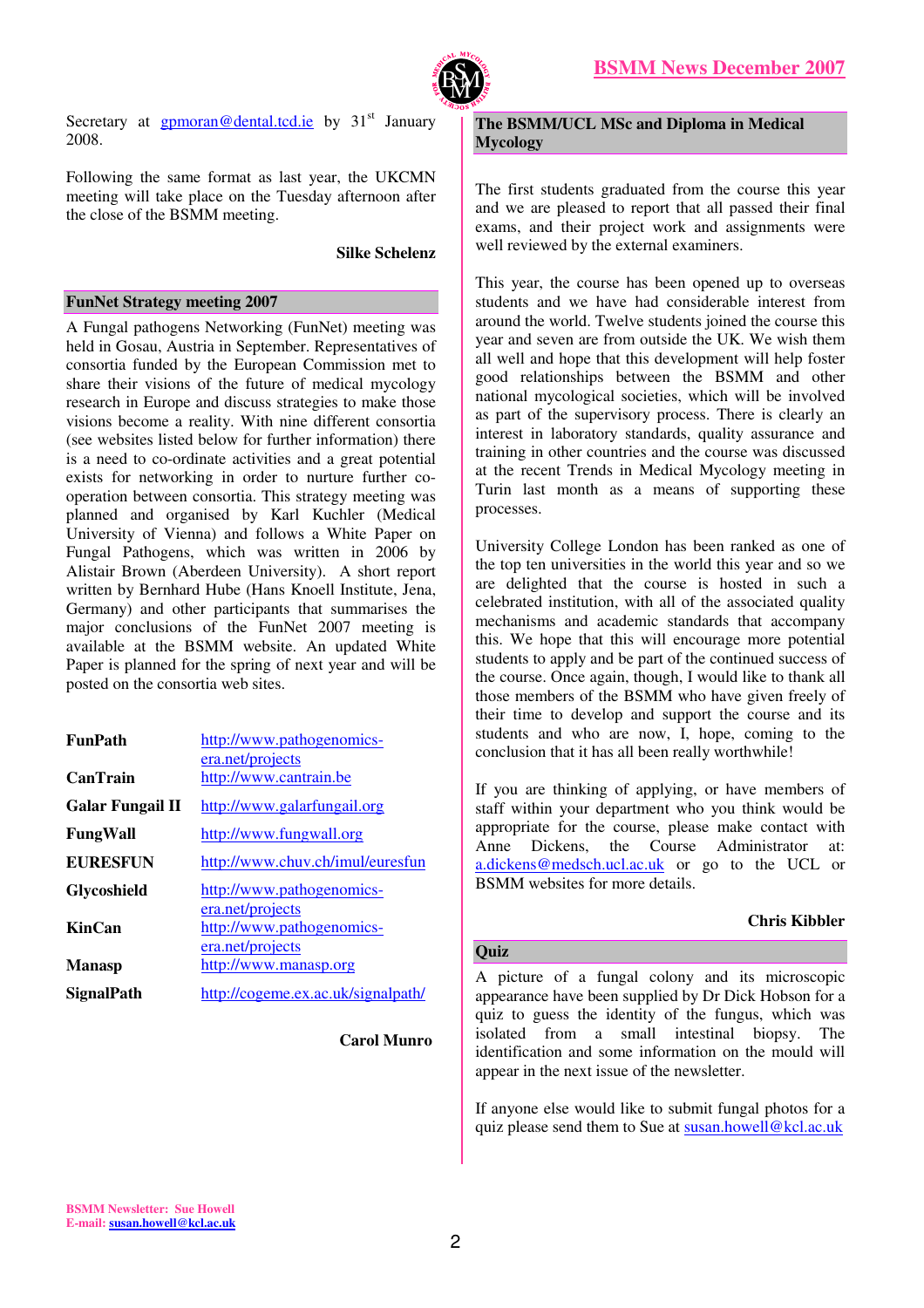

# **Colony grown on Sabouraud's Dextrose agar.**



#### **Microscopic examination**



# **Forthcoming meetings**

**Federation of Infection Societies - Scientific Meeting 2007.**  28th-30th November 2007, Cardiff, UK Details: www.sgm.ac.uk/fis2007

**3rd Advances Against Aspergillosis**  16<sup>th</sup> 19<sup>th</sup> January 2008, Miami Beach, Florida, USA Details: www.aaa2008.org

**9th ASM Conference on Candida and Candidiasis**   $24<sup>th</sup>$  -28<sup>th</sup> March 2008, New York City Details: www.asm.org/Meetings/index.asp?bid=51311

#### **BSMM Annual Meeting**   $30^{th}$  March –  $1^{st}$  April 2008, Norwich, UK Details: www. bsmm.org

**Society for General Microbiology 162nd Meeting**   $31<sup>st</sup> March - 3<sup>rd</sup> April 2008 Edinburgh, Scotland$ Details: www.sgm.ac.uk/meetings

**2008 BSMM Annual Scientific Meeting**   $30<sup>th</sup>$  March - 1<sup>st</sup> April 2008, Norwich, UK Details: www.bsmm.org

**Society for General Microbiology 163rd Meeting**  8<sup>th</sup>-11<sup>th</sup> September 2008, Dublin, Ireland Details: www.sgm.ac.uk/meetings

# **BSMM Annual Meeting**

 $28^{th}$  31<sup>st</sup> March 2009, London, UK Details: www.bsmm.org

**26th International Congress of Chemotherapy and Infection**   $18^{th}$ -21<sup>st</sup> June 2009, Toronto, Canada Details:

**ISHAM Congress**   $25<sup>th</sup>$ -29<sup>th</sup> May 2009, Tokyo, Japan Details: www.congre.co.jp/isham2009/

**Combined meeting of the Nordic Society for Medical Mycology and the Swedish Society for Clinical Mycology.** "Impact of Diagnostics on Antifungal Treatment". 22<sup>nd</sup> May 2008, Stockholm, Sweden. Details: http://www.nsmm.nu/nsmmcalendar.html

# **Nordic Society for Medical Mycology**

"Histopathology in Medical Mycology: Theory to Practice". 21<sup>st</sup> May 2008, Stockholm, Sweden.<br>Details: http://www.nsmm.nu/nsmmcaler http://www.nsmm.nu/nsmmcalendar.html

# **And finally…**



" This mycellum is starting to itch a bit, I can tell you!"

 **Geoff Gadd** 

**BSMM Newsletter: Sue Howell E-mail: susan.howell@kcl.ac.uk**